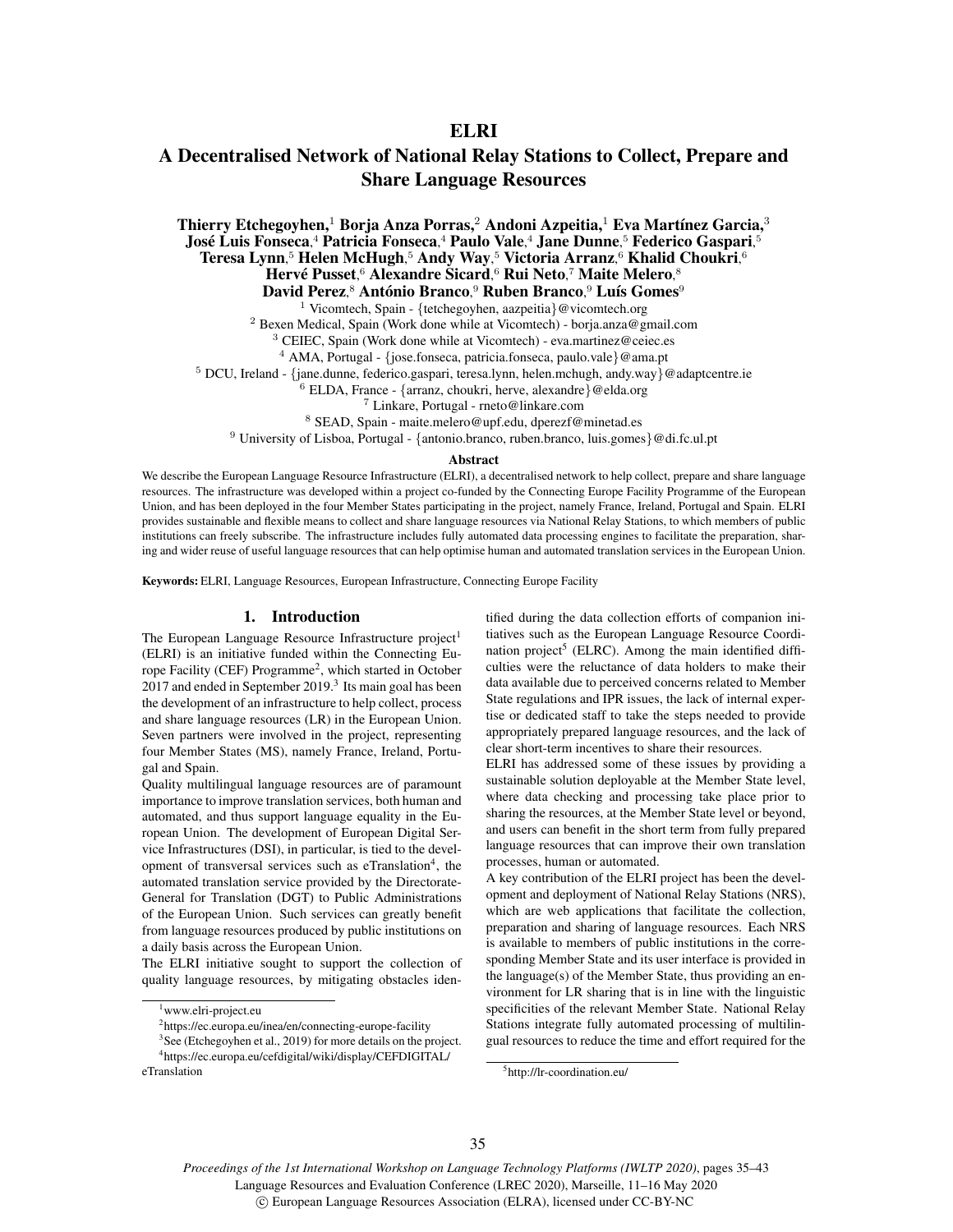manual reviewing and processing of file collections, whilst also providing stakeholders with fully prepared resources in the short term. This integrated processing notably allows the creation of translation memories from raw user data in the form of document collections in multiple languages and the automated cleanup of existing translation memories. ELRI also features a group-based sharing policy where users can select the group(s) with which they intend to share their resources, thus providing the means to share language resources according to the different sets of constraints that may be tied to specific resources.

A major outcome of this initiative was the provision of a sustainable infrastructure that will be maintained after the completion of the project itself, with a detailed governance plan to support the extension of the network to new Member States and EEA countries.

The remainder of this paper is organised as follows. In Section 2. we describe the core objectives and approach of the ELRI initiative. Section 3. presents the components of the infrastructure and Section 4. describes the LR validation process. In Section 5., we describe the activity of the network at the end of the project, including the community of stakeholders that was built and the initial resources that were collected during the 2-year project. Section 6. outlines the sustainability of the solution and the governance plan for countries willing to join the network after the conclusion of the ELRI project. Finally, Section 7. draws conclusions from the project.

# 2. Objectives and Benefits

The core objectives of ELRI can be summarised as follows:

- Build and deploy an infrastructure to help collect, prepare and share language resources that can in turn improve translation services in the European Union, both human and automated.
- Automate the creation of translation memories and other resources from raw data provided by public institutions and translation centres.
- Provide flexible means to share language resources at the national, European and Open Data levels.
- Prioritise resources that are relevant to Digital Service **Infrastructures**
- Contribute to improve the EU automated translation services that are freely available to public institutions.
- Deploy ELRI in France, Ireland, Portugal and Spain, with a future extension to additional member states as a key objective beyond the current action.
- Provide a robust and sustainable infrastructure.

These objectives were aligned with the identified challenges regarding the collection of quality language resources, and aimed to provide the following benefits:

• The provision of flexible means of sharing resources establishes a clear process where compliance with the relevant restrictions can be established at every step.

- Raw language resources are converted automatically into a format useful for translation experts as well as machine translation infrastructures.
- Data sharing with ELRI provides broad compliance verification covering intellectual property rights and the Public Sector Information Directive.
- Language resources can be shared as deemed appropriate by stakeholders, with return benefits for providers as well as users of translation services.
- Data holders can benefit from the automatically prepared resources in the short term to help optimise their own translation processes.
- By sharing their resources, stakeholders can benefit from improved European translation services such as eTranslation and promote language equality for the languages of their Member States.

This set of benefits was at the core of the ELRI project and the infrastructure was designed to achieve these objectives.

# 3. ELRI Infrastructure

In this section, we provide a summary of the infrastructure developed within the project.

#### 3.1. Architecture

ELRI is a decentralised network composed of National Relay Stations, i.e. the web applications designed to collect, prepare and share language resources. Figure 1 illustrates the currently deployed infrastructure, where Each Member State deploys an instance of a National Relay Station, localised into the language(s) of the Member State and comprising a Web application, data processing engines and a database of language resources.



Figure 1: Overview of the ELRI network

The Web application serves as an interface where users of public institutions of the Member State can register and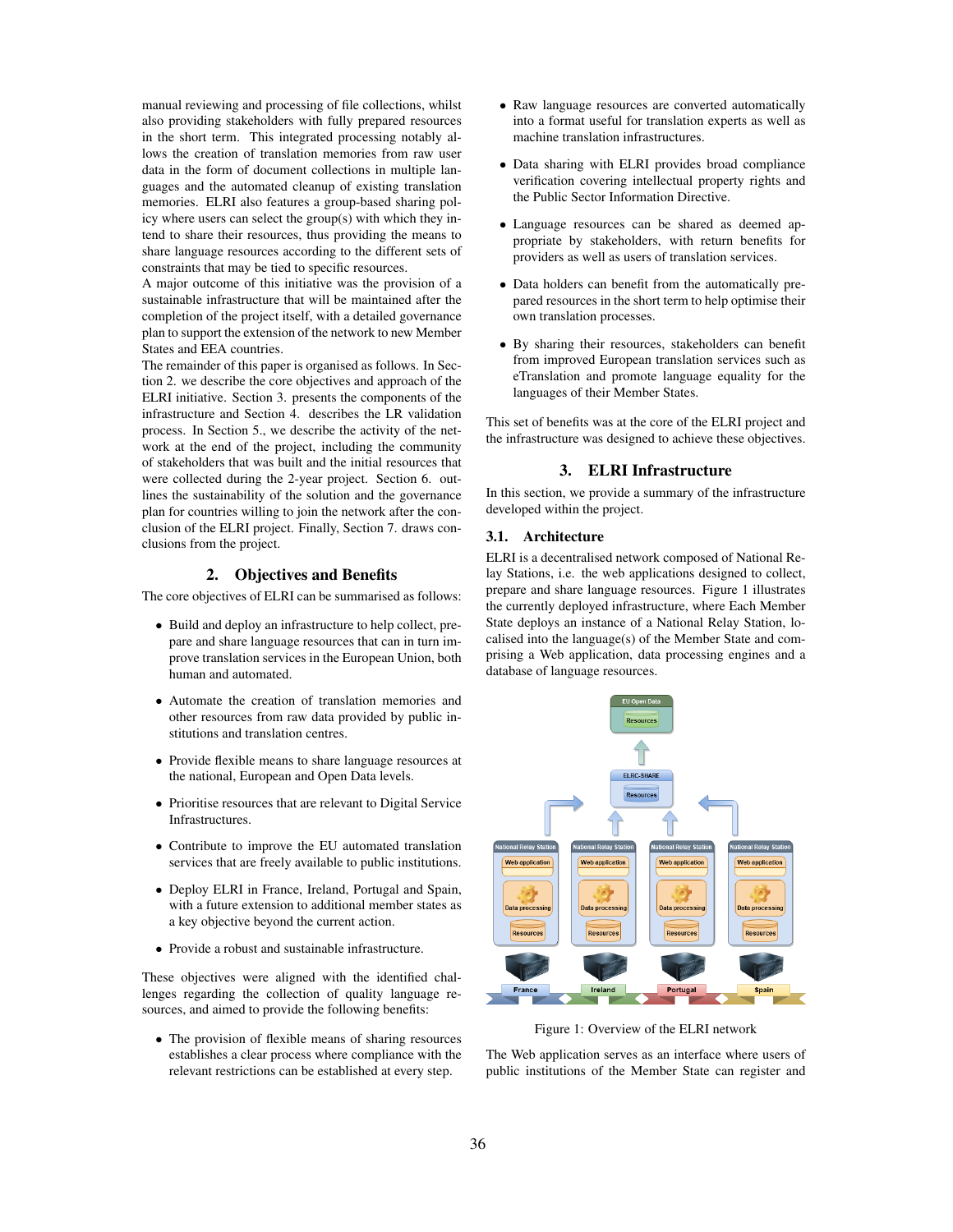contribute their resources. The data uploaded by users of the NRS are processed by integrated engines, which perform sequences of processing steps to produce structured and clean language resources from raw data. These data processing pipelines, called toolchains, can notably create translation memories from raw document collections in multiple languages or clean existing translation memories. The processed resources are then available for review and validation, a task performed by designated personnel in each Member State.

Prepared resources that are deemed valid are then published in the NRS of the Member State, thus becoming directly available to the users who contributed them, as well as to the other users of the groups with which the data contributors are willing to share the resources. Resources that are shared with the European Commission are then transferred to the ELRC-SHARE repository<sup>6</sup>, via API or manual transfer.<sup>7</sup> Additionally, resources that have been shared as Open Data are deposited to the EU Open Data Portal<sup>8</sup>, via links to ELRC-SHARE. The communication between the principal components of a National Relay Station is illustrated in Figure 2.



Figure 2: Communication between NRS components

The web application communicates with the data processing component via a web service, with requests sent via a REST API and responses provided as JSON objects. The initial user data as well as those generated by the data processing engines are stored in a shared repository, accessible to both the Web application and the data processing engines. The main components of the NRS software are provided as Docker containers, assembled via dockercompose, and comprise the web application itself, the data processing pipelines, an nginx web server, a solr search server, and a postgres relational database.<sup>9</sup>

The decentralised nature of the network provides robustness for a sustainable service, as eventual discontinuing of one of the NRS nodes would not impact the persistence of the service in the other Member States where it is deployed.

#### 3.2. National Relay Stations

The Web application provides the necessary functionality for users to register, browse the catalogue of resources, download resources available to them and contribute their own resources. The application also handles all actions related to storage and retrieval of language resources, and interfaces with the automated data processing engines.

The application is a fork of the ELRC-SHARE software<sup>10</sup>, itself based on the META-SHARE software<sup>11</sup>. The core functionality of the web application includes Web page navigation, user registration and access, data upload, userprovided information, interface with automated data processing functionality, metadata editing, data sharing under group-based policy, data download and email communication with users of the service. Even though modifications have been made to the look-and-feel of the ELRC-SHARE codebase, as well as fixes and adaptations of the user interface to match the requirements established for ELRI, the underlying infrastructure was preserved for the most part, and the metadata established for the resources stored by the system have notably been maintained as is. This ensures compatibility with the requirements of the Automated Translation services of the DGT. There are however three main differences between the original codebase and the ELRI Web application.

First, the application was localised into the language(s) of the four Member States that were represented in the project. The original English content was thus translated into French, Irish, Portuguese and Spanish. The main goal of the localisation process was to provide an environment suited for the users of the NRS in each Member State, also in line with the efforts towards language equality in the European Union. For Ireland, this requirement led to adding a language switch to the user interface, allowing NRS users of that Member State to switch at will between the Irish and English environments.

The second main difference is the integration of automated data processing, described in more detail in the next Section. To be able to process different types of data, the Web application was extended with a functionality to branch files to the appropriate data processing engine, according to file types, and to retrieve the results of data processing. The integration of automated data processing functionalities is one of the key features of the Web application in ELRI, one which allows to accelerate the preparation of language resources and their delivery to the users.

Finally, the third major difference is the inclusion of a group-sharing policy which provides flexible means to share data, acknowledging that sharing restrictions may need to vary for specific resources. Sharing via an NRS is

<sup>6</sup>https://elrc-share.eu/

 $<sup>7</sup>$ At the end of the project, manual transfer was still necessary,</sup> in part because information required for LR publication on ELRC-SHARE, such as LR documentation, could not be transferred at the time via its API.

<sup>8</sup>https://data.europa.eu/euodp/en/home

<sup>&</sup>lt;sup>9</sup>Further documentation is available at: https://github.com/ELDAELRA/ELRI/tree/master/docker

<sup>&</sup>lt;sup>2</sup>https://github.com/MiltosD/ELRC2

<sup>11</sup>https://github.com/metashare/META-SHARE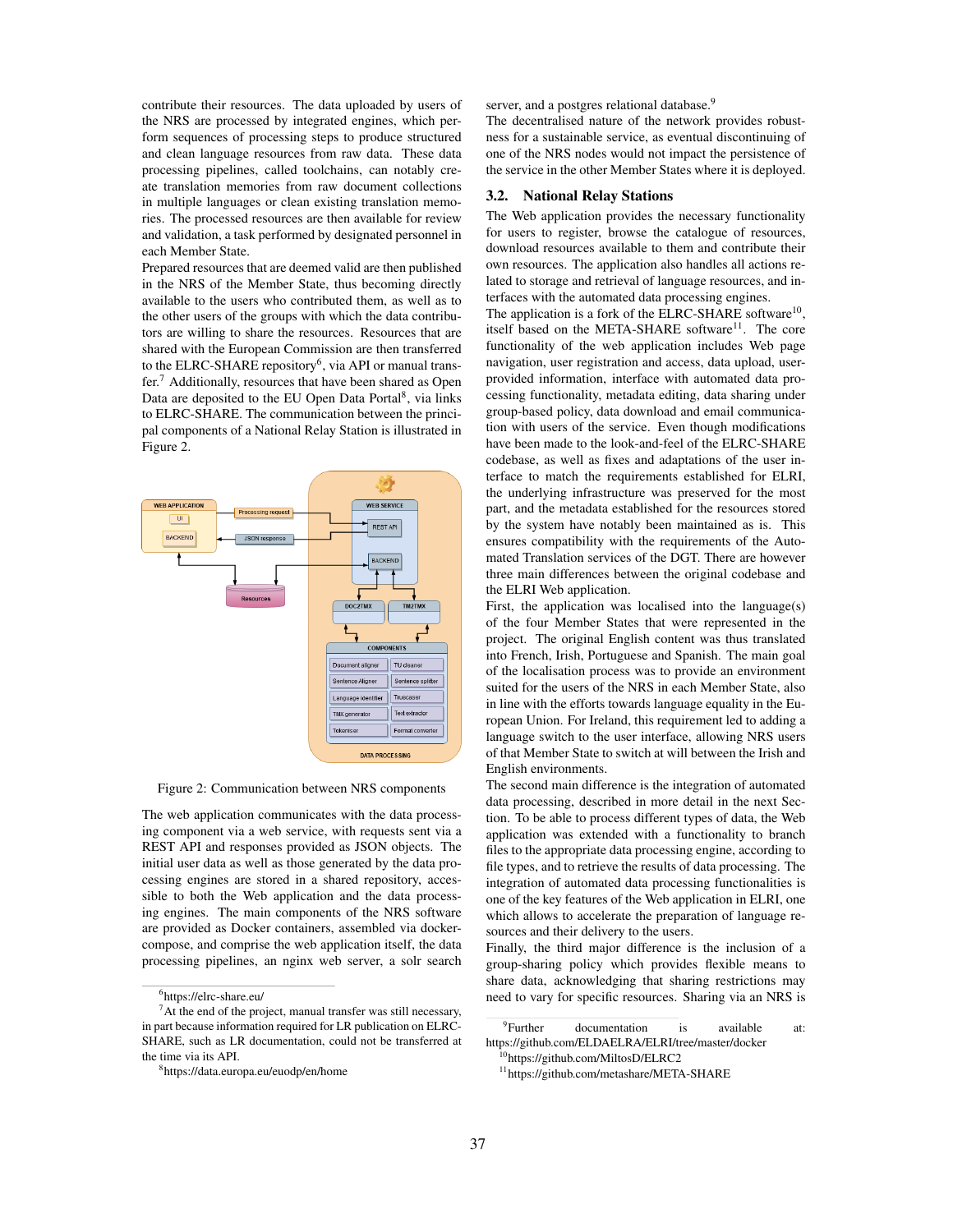

Figure 3: National Relay Stations in Ireland, Spain, France and Portugal (clockwise from the top left)

done on the basis of well-defined groups, where users can browse and download only those resources that are shared with a group that they belong to. There are three different groups to which users of an NRS belong by default:

- *NationalOrganisations*: This group includes all registered users of the NRS from a specific country and resources shared with this group are accessible to all registered users of the NRS based in that Member State.
- *NationalOrganisations+EuropeanCommission*: This group includes all registered users of the NRS and the European Commission, via the ELRC-SHARE repository, who may then utilise the shared resources to improve the eTranslation services.
- *OpenData*: This group includes all registered users of the NRS and all users of the free Open Data portal of the European Union.

These default groups are always available to data contributors and aim to cover the most frequent cases of resource sharing. If different sharing needs arise for specific resources, users may request the ad hoc creation of specific groups by contacting the designated staff running the NRS in the relevant Member State. The four localised National Relay Stations are shown in Figure 3.

#### 3.3. Data Processing

As previously indicated, each National Relay Station includes data processing engines which can handle different types of content and file formats, including  $doc(x)$ , odt, rtf, pdf, tmx, sdltm and plain text.<sup>12</sup> Figure 4 describes the main processing steps for the four major types of data handled by the engines.

The leftmost case in the figure describes the operations needed to handle documents containing translations in two or more languages. This is the most complex scenario and its main steps are summarised below.<sup>13</sup>

The contents of the input files in different formats are first extracted, followed by automated language identification which allows the different text files to be grouped by language.<sup>14</sup> Within each file, the text is then split into separate sentences, to allow further processes to apply. Each sentence is then pre-processed, which mainly includes tokenisation and truecasing; these operations are performed with scripts that are part of the Moses toolkit<sup>15</sup> (Koehn et al., 2007). All document pairs with content in different languages are then automatically aligned with the DOCAL document aligner (Etchegoyhen and Azpeitia, 2016). For all document pairs whose alignment score indicates that the documents are a translation of each other, sentence alignment is then performed on the content, retrieving translations at the sentence level.<sup>16</sup> From the aligned sentences a translation memory in TMX format 1.4b is then gener-

<sup>&</sup>lt;sup>12</sup>Although processing (collections of) PDF files is possible, the recommendation is to process the editable source files when these are available, as some challenges remain with extracting text from

PDF files, potentially resulting in smaller language resources generated from the original data.

<sup>&</sup>lt;sup>13</sup>Unless otherwise specified, all components are Java components developed by Vicomtech and licensed to the Innovation and Networks Executive Agency (https://ec.europa.eu/inea/en) under conditions.

<sup>&</sup>lt;sup>14</sup>Text extraction is performed with Apache Tika<sup>TM</sup> (https://tika.apache.org/).

Language identification is performed with the Cybozu language identification library (https://github.com/shuyo/languagedetection/tree/master/src/com/cybozu/labs/langdetect).

<sup>15</sup>https://github.com/moses-smt/mosesdecoder

<sup>&</sup>lt;sup>16</sup>Sentence alignment is performed with HunAlign (Varga et al., 2005): https://github.com/danielvarga/hunalign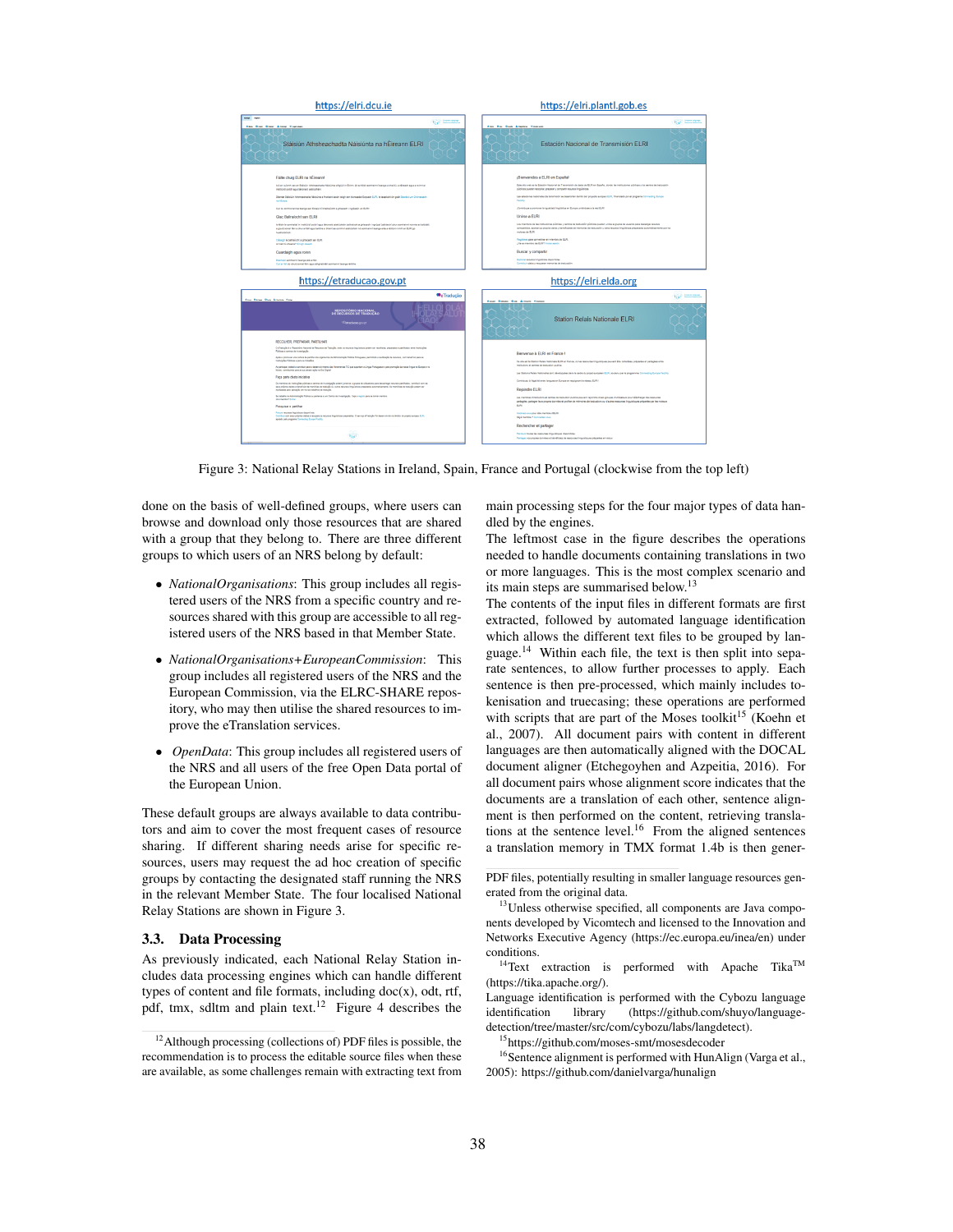

Figure 4: Main data processing scenarios

ated, with the identified sentence translations encapsulated in paired translation units. The entire translation memory is then cleaned up, removing the errors generated by erroneous alignments, filtering translation units that feature content mismatches indicated by marked length differences, unexpected languages or character sequences, for instance; duplicate translation units are also removed automatically. Finally, the clean translation memory is stored and indexed by the system.

The second case from the left is comparatively simpler, as it involves files with content in a single language. In this case, only a subset of the previously described processes apply, namely text extraction, language identification, sentence split and storage. Collections of monolingual files are thus transformed into a single file with one sentence per line. Although not as useful to human translators or automated translation as translation memories, domain-specific monolingual data can be helpful to train machine translation systems via several techniques and the ELRI processing engines are prepared to provide structured resources from strictly monolingual data.

The third case involves existing translation memories as input. In this case, the first step is format conversion, since the system handles translation memories in SDLTM format in addition to the TMX standard. Once converted to TMX, language identification is performed on the translation units as a second step. The translation memory then undergoes the previously described clean-up operations, generating a clean version of the initial translation memory.

Finally, a fourth case was added to the system, as terminology files in TBX format and resources in XML format can be stored and shared in a National Relay Station. In this case, no particular processing is performed, as terminological units cannot be filtered similarly to sentential translations and resources in unpredictable XML format cannot be processed without additional knowledge on the format.

The automated processing component of the NRS software is a Java application which integrates and connects the different components responsible for each processing step. Two major toolchains were designed and implemented: TM2TMX, which handles all processing related to existing translation memories, and DOC2TMX, which manages multilingual as well as monolingual input files.<sup>17</sup>

The overall process is performed with quality components, supporting an optimal creation of structured resources from raw data. For instance, the document alignment step, which is an essential part in multilingual scenarios, is performed with DOCAL, one of the top-performing tools for the task in terms of quality of the alignments and processing efficiency (Azpeitia and Etchegoyhen, 2019). The ability of the NRS software to ingest raw data in multiple file formats and generate structured resources in an automated manner is one of the main features of the ELRI infrastructure.

# 4. Quality Control and Validation

Language resources uploaded to a given NRS undergo a systematic validation process, summarised below.

The first step involves the contribution of a resource by registered users of the NRS, who upload their data and specify the desired level of sharing for each resource. Once uploaded, the data are then automatically processed via the integrated language processing engines, a process called Ingestion which results in prepared language resources. An important next step in the process is resource validation, which is performed by dedicated personnel on the basis of strict guidelines for quality control. If at any step an issue is detected, the process is put on hold until issues are eventually resolved with the user who contributed the data. An initial review is first performed to detect possible issues with the original data uploaded by the user. This might be the case, for instance, if the files significantly mix content in more than one language, or if the content underwent digital corruption at some point. Resources that pass initial review then undergo quality reviewing, which involves manual examination of samples of the processed data, to determine for instance the quality of the translation units in the case of translation memories generated by the automated language processing engines. Poor alignment quality, which may happen for instance with some input files in PDF format, would result in the resource not being validated and the user being notified of the issue.

<sup>&</sup>lt;sup>17</sup>The second toolchain shares the initial processing steps in multilingual and monolingual scenarios, as can be seen in Figure 4; despite its name, the output of this toolchain for monolingual input data is a text file, not a TMX.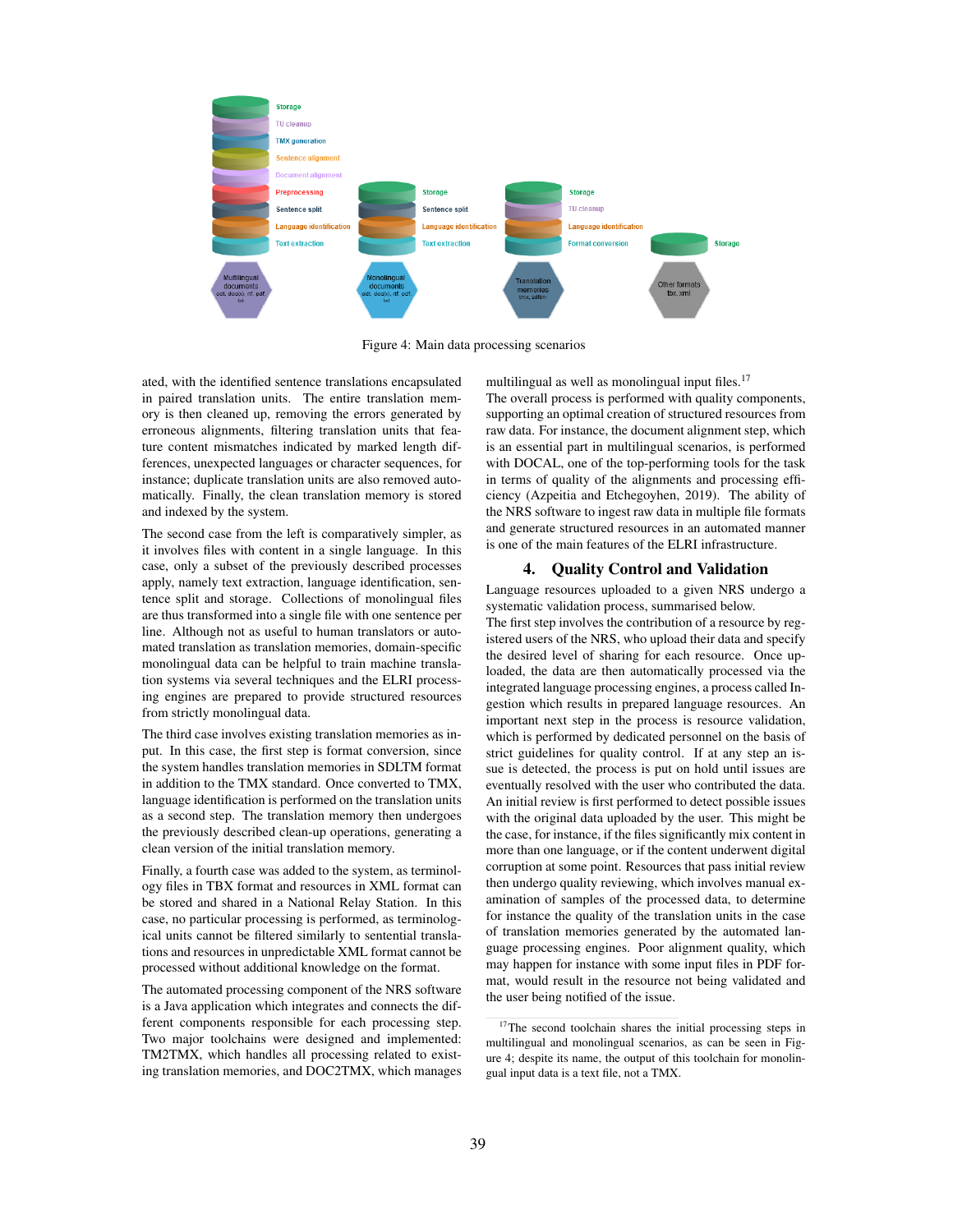The third main step in the validation process involves the review of potential personal, confidential or sensitive information. Although users are required to warrant that the data they contribute does not infringe on any legislation, such as the GDPR<sup>18</sup>, the ELRI validation process involves a specific step to help determine if the contributed data may nonetheless include such data. For this purpose, a specific tool was developed within the project to process the data under validation and generate a report on detected patterns of sensitive data and named entities.<sup>19</sup> Patterns include national identification numbers, passport numbers, words and phrases, in the relevant national language(s), indicating confidential material or typical formulations related to personal information, among others,that can be easily customised to country-specific needs and circumstances. The tool is meant only as an aid and no guarantee is given that it would fully or adequately capture sensitive or personal information in the data. However, it may help detect the presence of this type of data, in which case the validation process would be placed on hold until the matters are resolved, or eventually abandoned if no resolution is reached. The final step in the validation process involves reviewing the legal aspects associated with the resource. This includes a review of the licensing scheme selected by the user. By default, the user can select among the main types of licenses typically associated with the sharing of language resources, such as Creative Commons licenses<sup>20</sup>. Reviewers evaluate the selected license and check that the relevant information is available, such as attribution text and IPR holder information, as needed. Additionally, users may provide their own licenses for a given resource, in which case the legal validation will involve a specific examination of the userprovided licensing scheme prior to any further validation. The selected sharing group is also reviewed to set the appropriate metadata, for instance ensuring that resources shared as Open Data allow uses besides the DGT.

Finally, if no issues are detected during the validation process, the reviewer will sign off for publication of the resource, which will then be available for download for the data holder and all members of the selected sharing groups.

#### 5. Network Activity

An important part of the ELRI project was dedicated to building communities of stakeholders across the four Member States involved in the initiative and beyond. In this section, we describe the main dissemination activities, the initial resource collection efforts which took place during the project, as well as key features that support the maintenance of the network and its eventual extension to new countries.

#### 5.1. Stakeholders Communities

As a nationally deployable infrastructure, ELRI was meant to facilitate contacts and interactions with stakeholders, notably via the four institutions in charge of hosting an NRS in their respective Member States: the Administrative Mod-

<sup>18</sup>https://gdpr-info.eu/

ernisation Agency (AMA) in Portugal, Dublin City University in Ireland, the Evaluation and Language Resources Distribution Agency (ELDA) in France, and the Secretary of State for Digital Advancement (SEAD) in Spain. This key feature of the network proved to be an important factor in building strong communities of stakeholders across the board, to support the continuous collection and sharing of language resources.

Several events were organised during the project to disseminate the goals and benefits of the ELRI infrastructure, resulting in growing communities of users who viewed the approach based on localised National Relay Stations as an important component to handle their respective resources. A series of workshops was notably organised in all four Member States in spring 2019, to provide an open and practical forum on the use of the ELRI services for public institutions. These events drew large attendances overall, demonstrating the interest generated by the ELRI approach and opening the doors to public entities in the different Member States involved in the initiative. In addition to these dissemination events, a large number of direct contacts and interactions with stakeholders took place at the national level during the project, which helped raise awareness on the importance of language resources, digital advancement and optimised translation processes at the national and European levels.

As a result of these community building activities, the National Relay Stations have registered growing numbers of active users from different institutions of the Member States where they are deployed. Figure 5 shows the number of institutions and authorised users by the end of the ELRI project, in September 2019. With 71 participating institutions and 101 authorised users at the time, the National Relay Stations can be considered to have attracted the interest of public institutions in the Member States participating in the Action.<sup>21</sup>



Figure 5: Registered institutions and active users (2019/09)

<sup>&</sup>lt;sup>19</sup>Named entity recognition and classification are performed with the SpaCy toolkit: https://spacy.io/

<sup>20</sup>https://creativecommons.org/

 $2<sup>1</sup>$ As a tentative basis of comparison to evaluate the significance of these numbers, (Lösch et al., 2018) indicates that "more than 58 public sector organisations across Europe had shared their language data with ELRC", at the end of the 2016-2017 project, which targeted all Member States of the Union and EEA countries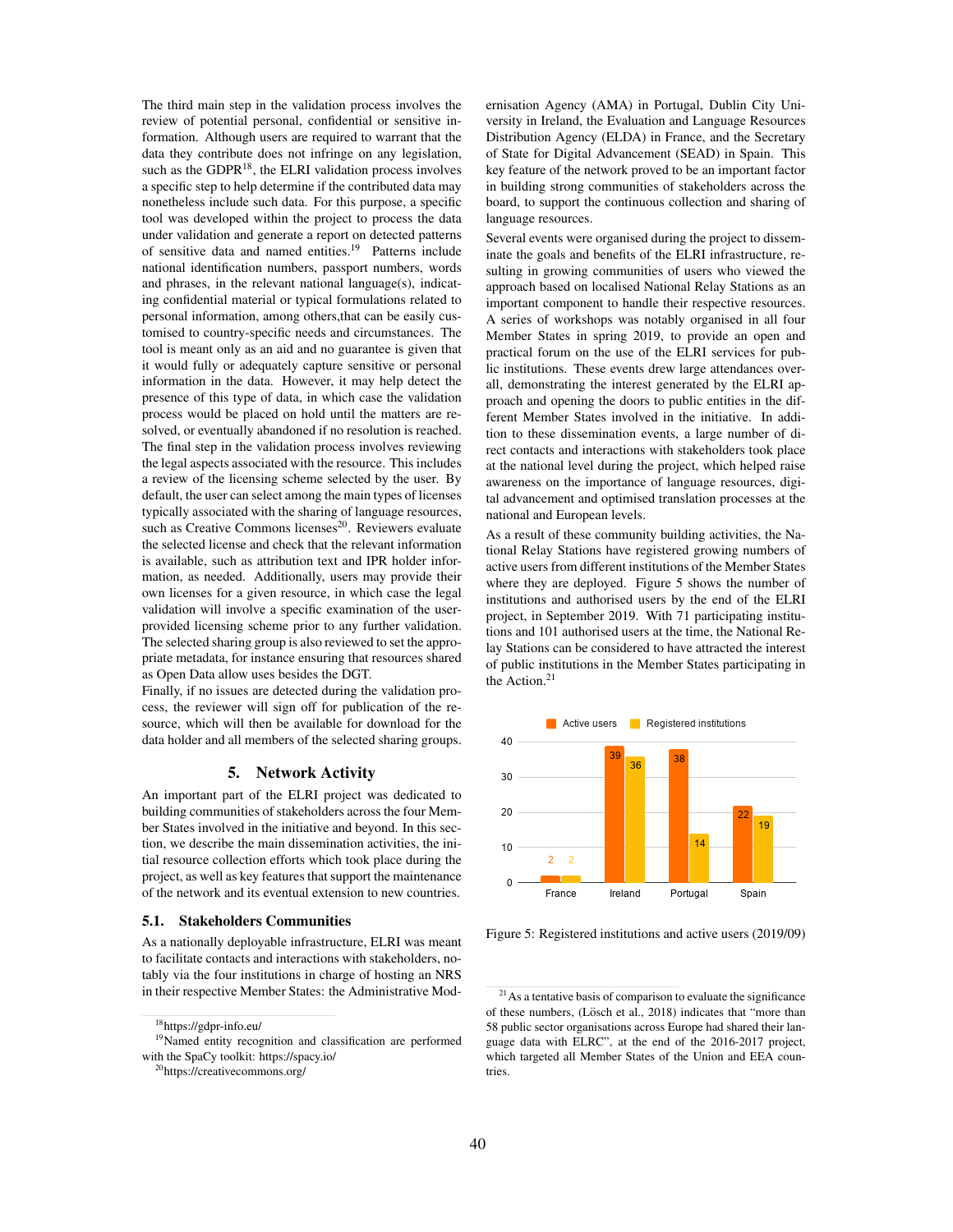#### 5.2. Language Resource Collection

Registered users of the different National Relay Stations have contributed a number of initial resources, several of which have been fully validated and published on the corresponding NRS. Figure 6 shows the published resources in the four National Relay Stations as of September 2019.



Figure 6: Number of published resources (2019/09)

The collection of resources had thus been initiated by the end of the project, with first sets of resources in all but one Member State. Regarding the French NRS, it should be pointed out that the national events addressing stakeholders took place at a later stage compared with other countries, and that several discussions are currently ongoing with institutions willing to participate and share data. Meetings have taken place for that purpose after completion of the project and initial resources are starting to be uploaded and processed via the French National Relay Station. The sustained National Relay Stations allow resource collection efforts to be adapted to the specific dynamics of the Member States and, in the case of France, ELRI will be available to support an increased sharing of resources over time.

Although the number of published resources is indicative of the initial activity for each NRS, resources vary in terms of content, with users uploading data of varying sizes. Figure 7 illustrates the number of translation units for published resources.



Figure 7: Number of published translation units (2019/09)

As shown in this figure, although the Spanish NRS has published a comparatively smaller number of resources than its Irish and Portuguese counterparts, several of the published resources in that Member State contain large amounts of content, with close to 800 thousand translation units. Although an important factor, the size of the resources, be it the number of translation units or the number of sentences for monolingual data, is only one indicator of the usefulness of a resource, as smaller resources may contain domainspecific information that is of equal importance for both human translators and for the training of accurate machine translation systems.

As previously described, the ELRI infrastructure provides the means to share resources beyond the national level. Figure 8 indicates the percentage of resources shared with the European Commission or as Open Data. Two main conclusions can be drawn from these figures. First, the fact that some resources remain at the Member State level indicates that there is some need for country-based repositories. Secondly, the fact that most LRs have been transmitted beyond the national level shows that ELRI stations can act as a relay in the global data collection effort. It is worth noting that resources that remain at the national level for the time being may be shared further in the future if the relevant data holders consider that the conditions are met for extended sharing of specific resources.



Figure 8: Percentage of published resources shared beyond Member States (2019/09)

Overall, 48 bilingual resources, amounting to 816,553 translation units, have been transferred beyond the national level during the initial resource collection phase in the last six months of the project. $^{22}$ 

# 6. Sustainability and Expansion

A key objective of the ELRI project was the development of an infrastructure that would be sustainable beyond the lifetime of the EU-funded initiative. On technical and financial grounds, the outcome of the project is a solution that requires minimal management and associated resources, thus

<sup>&</sup>lt;sup>22</sup>Although comparisons with other initiatives are difficult to establish, given the available information and differences in reporting methodology, indications regarding these numbers may be drawn from the results reported in (ELRC, 2017). Between 2016 and 2017, the authors report 225 collected resources, covering all official EU languages, plus Icelandic and both variants of Norwegian, out of which 138 were bi-/multi-lingual corpora. Information on the amount of translation units and on the proportion of resources gathered from direct crawling of public websites (an approach not undertaken in ELRI), are not available in the report, making further comparisons difficult.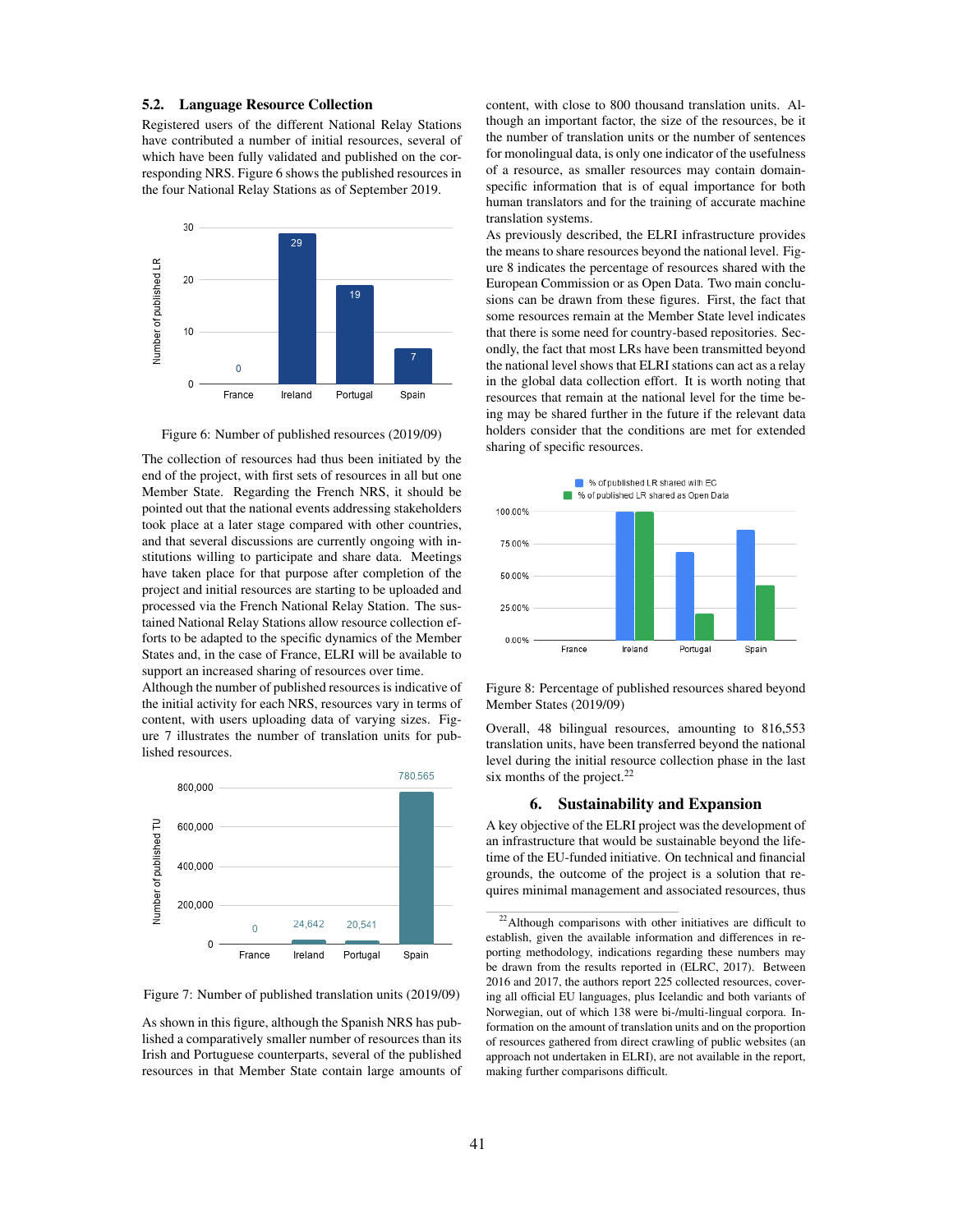providing a solid basis for its durable maintenance. The benefits provided by the ELRI infrastructure, from minimal management to integrated support for LR creation and management, play an important role in the decision of the different institutions in the different Member States to sustain its services after completion of the project, as has been the case since then with continued collection, preparation and sharing of LRs. Although the infrastructure provides the means to facilitate resource management, a sustained commitment by each institution in charge of an NRS is required to involve dedicated personnel for resource reviewing and publication. Future dedicated funding support for the National Relay Stations at the national or European level may help consolidate the sustainability investments already made by each institution.

As part of its activities, the ELRI project had also designed a structured plan that enables new countries to join the network and deploy its services with minimal efforts and costs. Managing an ELRI National Relay Station requires a Managing Body, with the following main characteristics and responsibilities:

- Be a public institution of the Member State/EEA country or an institution endorsed by a public body.
- Commit to maintain the NRS operations independently of associated project funding.
- Coordinate with the bodies in charge of similar projects and related initiatives.
- Oversee and execute the relevant activities to deploy, adapt and manage the NRS.

The candidacy of a Managing Body should be approved by the appropriate bodies, part of the governance structure, to be determined by the European Commission. This state of affairs is motivated by the fact that there should be only one National Relay Station per Member State/EEA country, to avoid conflicts and confusion on the part of end-users. Since the ELRI framework was developed within the Connecting Europe Facility programme, the integration of new countries should also be controlled to ensure the expected standards of representation and activity oversight.

The ELRI Advisory Board was established, with the seven entities who led the development of the infrastructure and whose role is to provide members of the network with their expertise on the infrastructure, including requirements, technical knowledge, best practices and overall experience in managing National Relay Stations. The Board is also meant to provide assistance to the European Commission in relation to new candidacies for countries willing to join the network, in an advisory capacity.

The inclusion of new countries is meant to be both facilitated and controlled. Thus, on the one hand, a detailed list of required activities and expected costs was prepared to assist potential new Managing Bodies, supported by the relevant documentation. On the other hand, the established governance structure, which requires approval by the relevant EU bodies, ensures that the deployment of an NRS in a new country would be controlled and in accordance with the established goals of the ELRI framework.

By the end of the project, several Member States and EEA countries had expressed their strong interest in deploying their own National Relay Station, and discussions are under way to follow through on this expansion of the network.

#### 7. Conclusions

We have described the main achievements of the ELRI initiative, which has led to the development of a functional, tested and deployed infrastructure in all four Member States that participated in the CEF Action, namely France, Ireland, Portugal and Spain. The ELRI infrastructure is composed of independent National Relay Stations that facilitate the collection of language resources from public institutions joining the network, providing them with fully automated data processing services that allow the efficient creation of useful resources from raw data, such as translation memories from multilingual documents. The prepared resources can then be used to optimise translation services, provided either by professional human translators or by automated translation systems such as eTranslation.

ELRI services offer flexible means to share language resources and provide data holders, who dedicate time and effort to sharing their data, with prepared resources as an immediate benefit that has been a key feature of the initiative. Thus, the project aimed to benefit all stakeholders equally, as a means to build a community of interest and a positive dynamic around the sharing of quality language resources. Dissemination activities and direct contacts with stakeholders have led to positive feedback and strong interest in joining the ELRI network, from members of public institutions as well as representatives from new Member States willing to host their own National Relay Station.

The adopted bottom-up approach to LR collection, via National Relay Stations reserved for public institutions of a given country, is a unique feature of ELRI that provides a pragmatic solution to the actual difficulties in directly sharing resources outside the national realm. With a majority of collected resources having been shared beyond the national level, to repositories with wider access such as ELRC-SHARE, the ELRI network has demonstrated its potential to act as an effective relay for resource sharing, while also providing a framework adapted to needs and constraints of public institutions at the Member State level.

The collection and preparation of resources within the project was initiated in 2019 and led to the publication of an initial batch of resources in the independently deployed National Relay Stations. Overall, 71 institutions had registered to the network by the end of the project and contributed more than 800,000 translation units within the first months of activity. Although preliminary, and with different volumes collected in each country, the established community of users and dynamic are paving the way for continued and increased sharing of language resources across the board. As a sustainable solution, with National Relay Stations being maintained after the lifetime of the project, ELRI has provided additional building blocks to the global effort towards increased efficiency for translation services in the European Union.